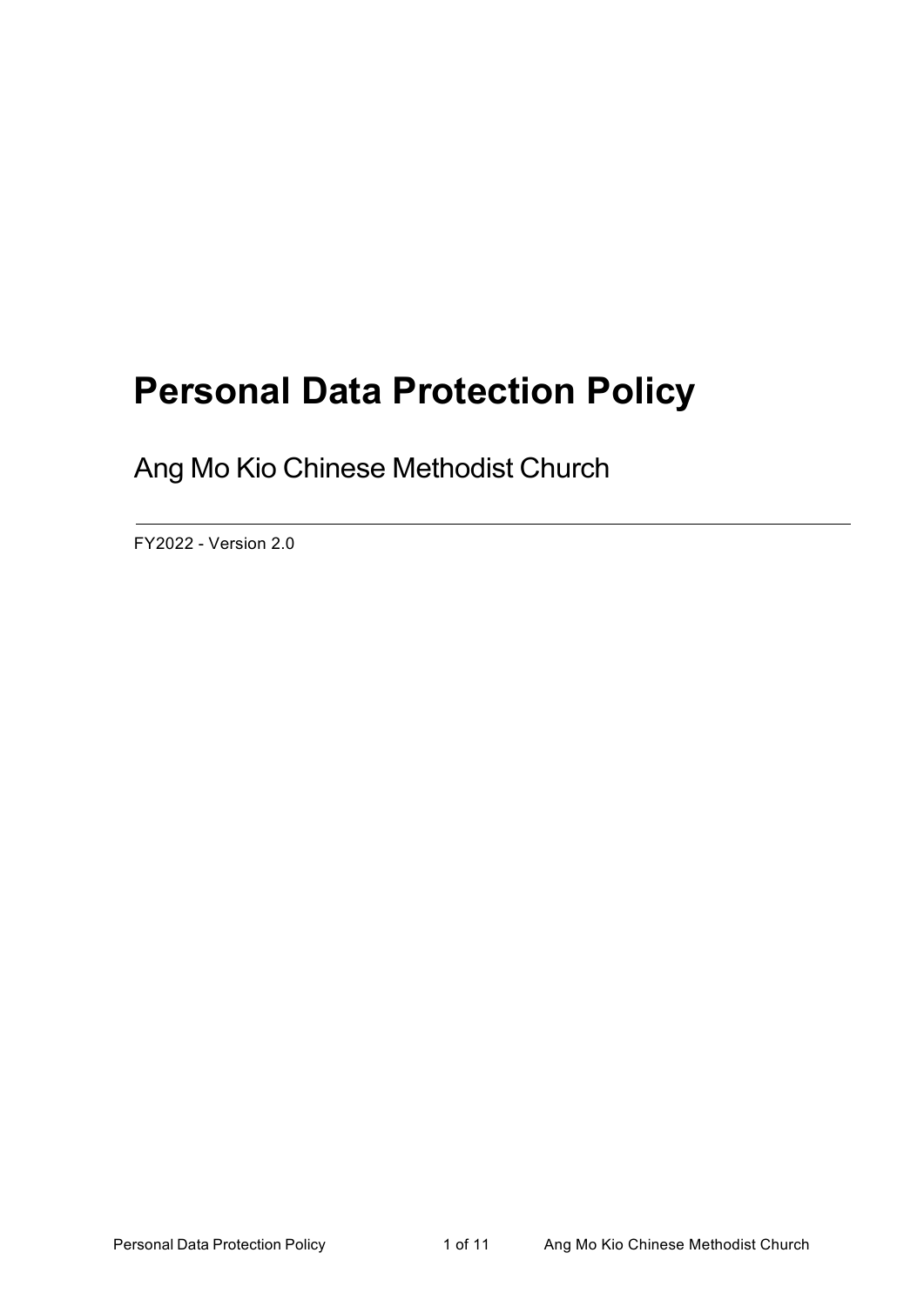# **Contents**

| $\mathbf{1}$                                  |                                                                 |  |  |  |
|-----------------------------------------------|-----------------------------------------------------------------|--|--|--|
| 1.1<br>1.2<br>1.3                             |                                                                 |  |  |  |
| $\overline{2}$                                |                                                                 |  |  |  |
| $\overline{3}$                                |                                                                 |  |  |  |
| 3.1<br>3.2                                    | AMKCMC STAFF, LAYS', CLERGYS' AND VOLUNTEERS' RESPONSIBILITIES5 |  |  |  |
| 4                                             |                                                                 |  |  |  |
| 4.1<br>4.2<br>4.3<br>4.4<br>4.5<br>4.6<br>4.7 |                                                                 |  |  |  |
| 5                                             |                                                                 |  |  |  |
| 5.1<br>5.1.1<br>5.1.2<br>5.2                  |                                                                 |  |  |  |
| 6                                             |                                                                 |  |  |  |
| 6.1<br>6.2<br>6.3<br>6.4                      |                                                                 |  |  |  |
| 7 <sup>7</sup>                                |                                                                 |  |  |  |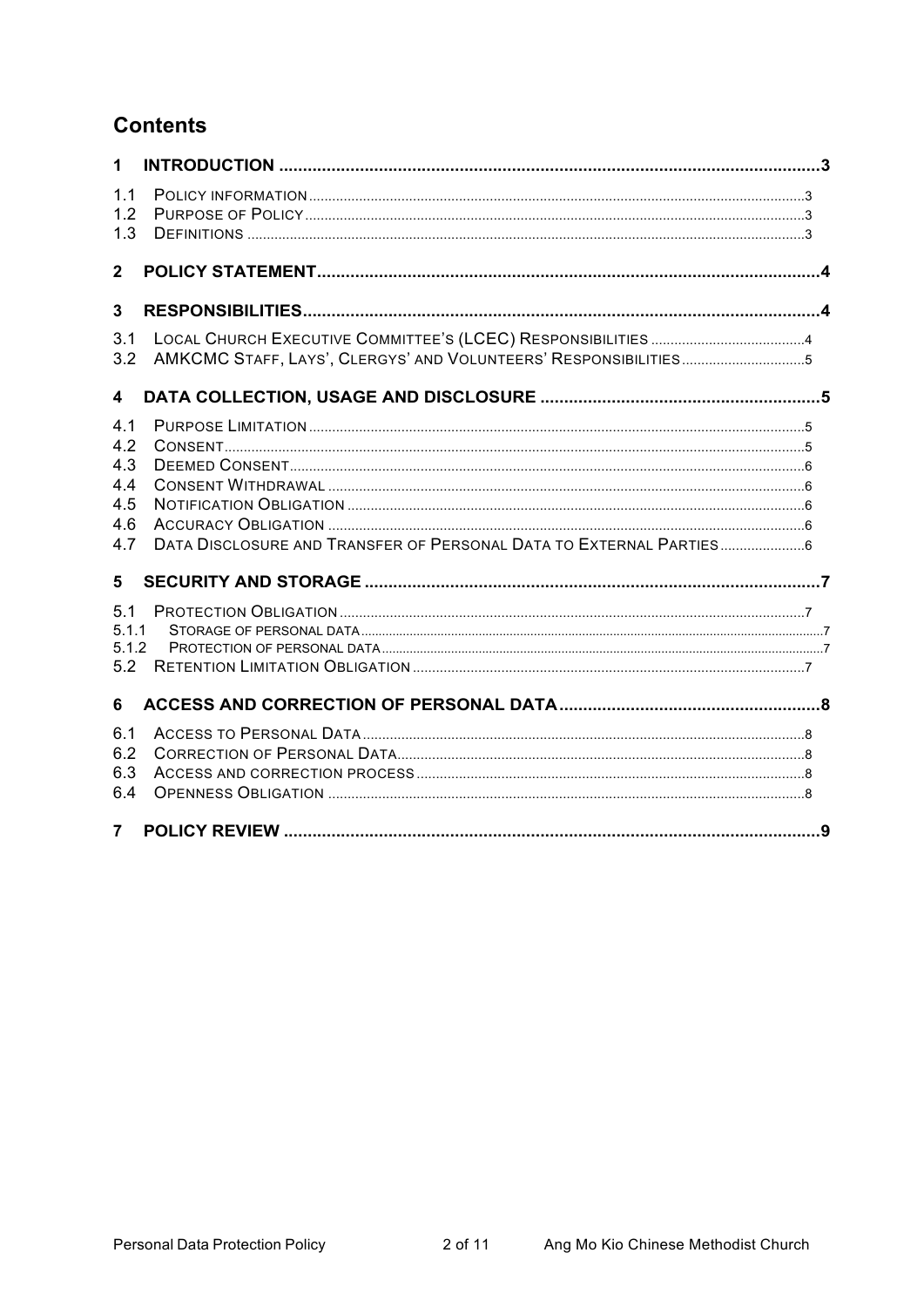# **1 Introduction**

# **1.1 Policy information**

#### **Document Owner**

This policy was prepared by the Data Protection Officer ("DPO") of Ang Mo Kio Chinese Methodist Church. The policy has been approved by the Local Church Executive Committee (LCEC) in FY2015.

#### **Organisation and Scope of policy**

This policy applies to all the staff, including clergy and lay, volunteers as well as contractors in Ang Mo Kio Chinese Methodist Church. A copy of this policy shall be made available to any individual upon request.

#### **Policy operational date**

01/08/2014

## **Version and Date approved by the Local Church Executive Committee**

Version 2.0 21/04/2022

#### **Document Change History**

- 0.1 Initial draft
- 0.2 Aligned contents with GC template
- 0.3 Updated for LCEC review
- 0.4 Reviewed and approved by LCEC
- 1.0 Adopted and enforced since FY2015
- 2.0 Amendments made in FY 2022

# **1.2 Purpose of Policy**

The Ang Mo Kio Chinese Methodist Church ("AMKCMC" or "organization" or "us") is committed to safeguarding the personal data entrusted to it by the Individuals.

AMKCMC manages Individual's personal data in accordance with Singapore Personal Data Protection Act 2012 (No. 26 of 2012) ("PDPA" or the "Act") and other applicable written laws. The purpose of the Personal Data Protection Policy (the "Policy") outlines the principles and practices adopted by AMKCMC in protecting personal data.

#### **1.3 Definitions**

#### *Personal data*

Personal data means data, whether true or not, about an Individual who can be identified from that data; or from that data and other information to which the organization has or is likely to have access.

#### *Individual*

Individual means a natural person, whether living or deceased.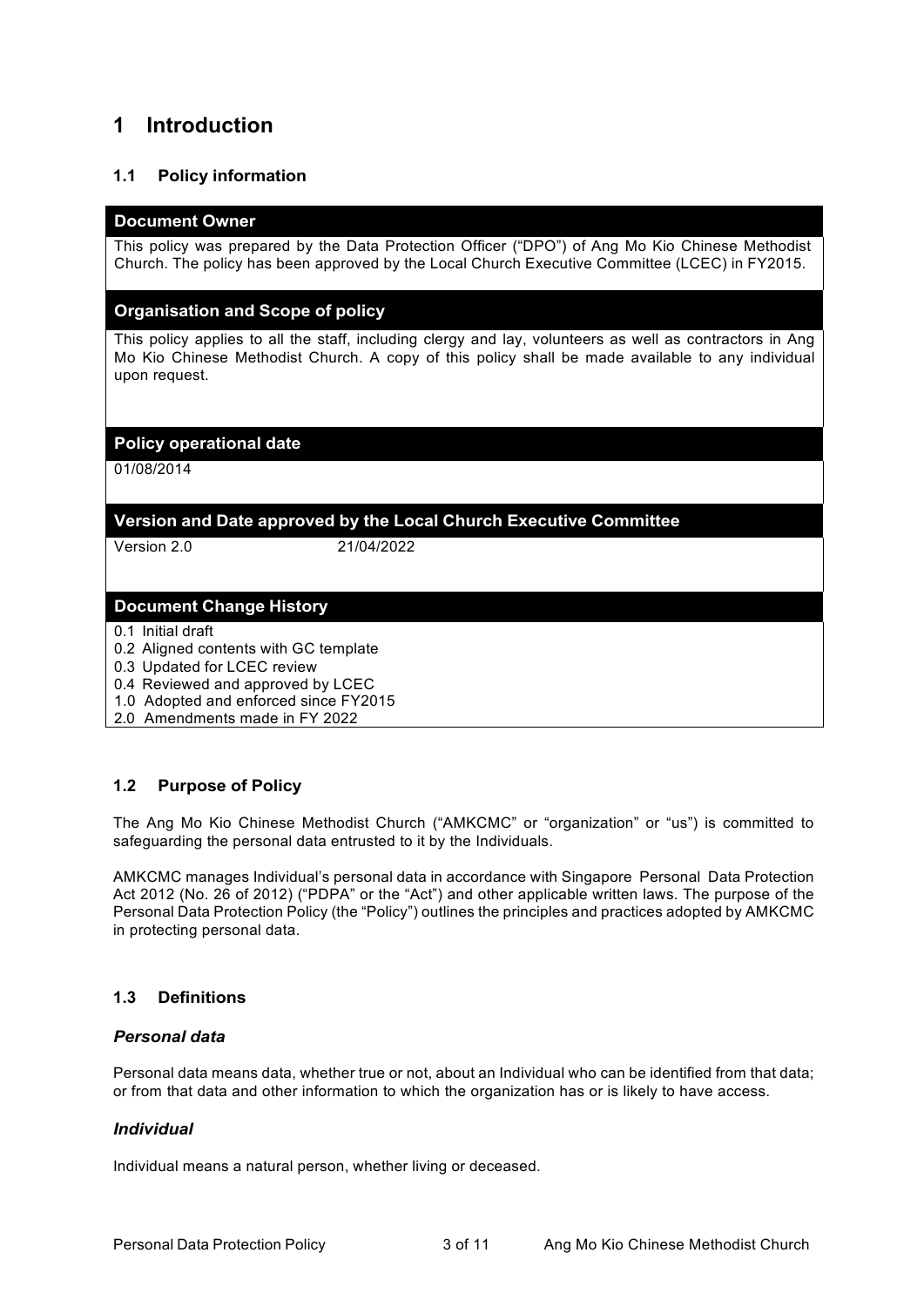For the AMKCMC, Individuals include, but not limited, to the following: -

- Staff (either paid or not paid. Unpaid staff includes volunteers, lay person holding office or represents AMKCMC in anyway.);
- Members;
- Worshippers;
- Donors;
- Students;
- Beneficiaries; and
- Visitors.

#### *Purpose*

The term "purpose" refers to objectives or reasons the organization relating to the collection, use and disclosure of personal data.

# **2 Policy Statement**

AMKCMC will: -

- comply with regulatory requirements as stated in the PDPA;
- respect Individuals' rights:
- be open and honest to the Individuals whose data are held by us; and
- provide training and support for staff and volunteers who handle personal data, so that they may confidently comply with this Policy.

AMKCMC recognizes that our primary commitment with reference to the Data Protection Act is to ensure Individuals' personal data are not misused and may result in harmful consequences. We strive to achieve this by ensuring personal data are: -

- obtained fairly and lawfully and shall not be processed unless certain conditions are met;
- obtained for specified and lawful purposes and not further processed in a manner incompatible with that purpose;
- adequate, relevant and not excessive;
- accurate and up to date;
- kept for no longer than necessary; and
- protected by appropriate security and keep with trusted and authorized parties.

AMKCMC is also committed to being open and transparent and will response to any legitimate enquiries from Individuals regarding usage, storage and accuracy of their personal data in a timely manner.

# **3 Responsibilities**

#### **3.1 Local Church Executive Committee's (LCEC) Responsibilities**

The Local Church Executive Committee (LCEC) is the responsible authority for ensuring AMKCMC complies with the following legal obligations: -

- Develop and implement its data protection policies and practices;
- Appoint a Data Protection Officer ("DPO");
- Develop processes to receive and respond to complaints that may arise with respect to the application of PDPA;
- Communicate information about its data protection policies and practices to its staff; and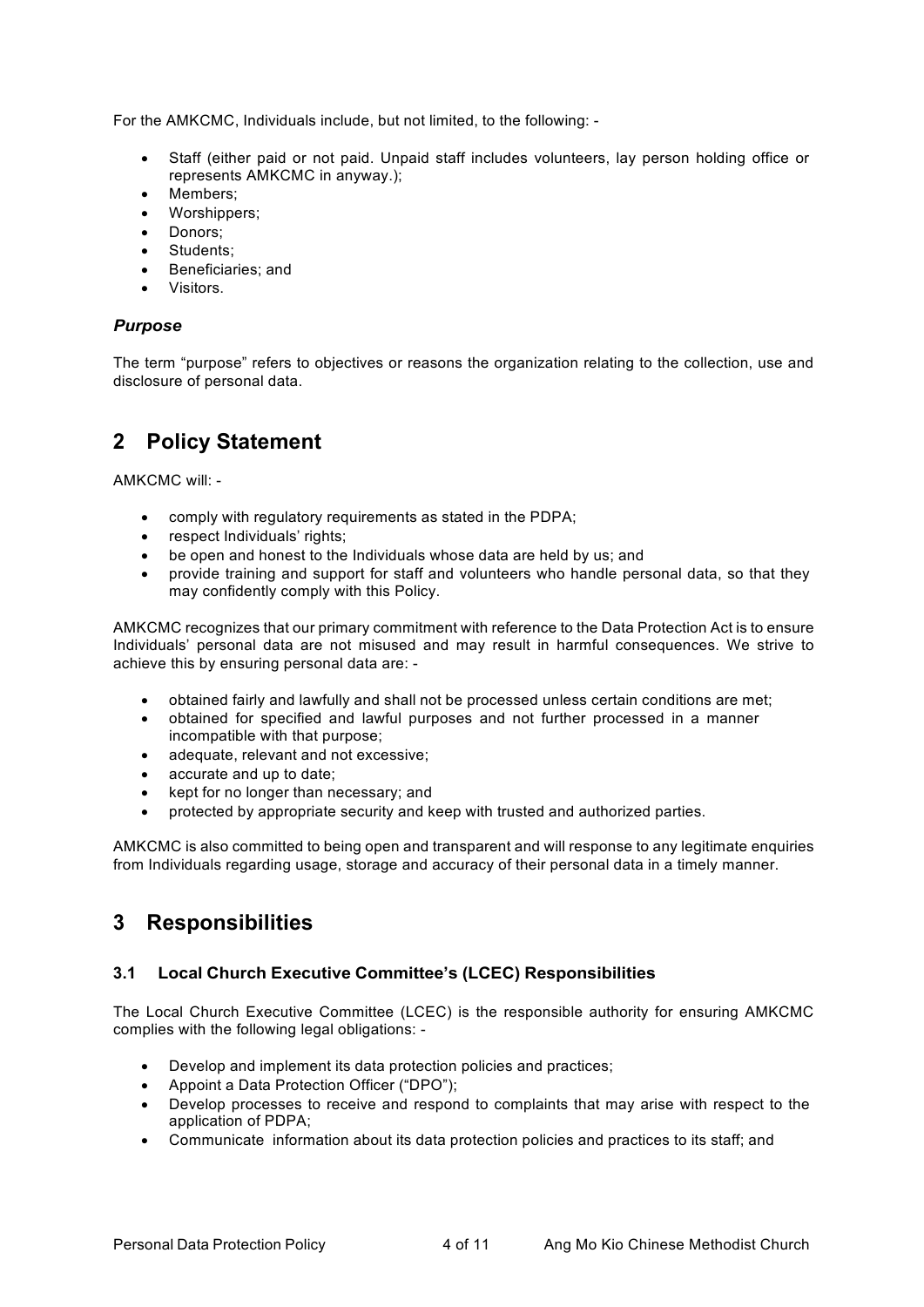• Make information available on request about its data protection policies and practices and its process to receive and respond to complaints.

Each department, ministry or sub-unit of AMKCMC which manages personal data is responsible for formulating their respective operational procedures in compliance to this Policy (including induction and training) to ensure that good data protection practices are established and implemented.

Please refer to Annex 1 for the recommended procedure and template to be adopted by each department, ministry, or sub-unit of AMKCMC.

Significant breaches of this Policy shall be dealt according to AMKCMC's disciplinary procedures.

#### **3.2 AMKCMC Staff, Lays', Clergys' and Volunteers' Responsibilities**

All AMKCMC staff, paid and unpaid, including lay and clergy office bearers as well as volunteers shall comply with this Policy.

All staff shall familiarize themselves with the Policy procedures that relate to the personal data that they may manage in AMKCMC.

Staff shall seek approval from the **DPO** when there is a need to consider using personal data in a manner not consistent with this Policy, or an official disclosure request is received. The considerations, approval and disclosures shall be documented and filed.

# **4 Data Collection, Usage and Disclosure**

#### **4.1 Purpose Limitation**

AMKCMC collects, uses and discloses personal data for the following purposes: -

- Human resource administration;
- Education and training;
- Event organization and management;
- Missions organization and management;
- Fundraising, donations and activities for charitable causes;
- Tenancy management;
- Service intermediation(insurance and banking);
- Members services:
- Queries and requests handling;
- Meet regulatory requirements (Charity portal declaration); and
- Advertising and communication.

AMKCMC shall only collect personal data relevant to the purpose of the collection or if it is mandatory in order to accomplish the purpose. Individuals shall be informed of the purpose of collecting optional data (e.g. to improve services rendered).

#### **4.2 Consent**

AMKCMC shall seek consent from the Individual to collect, use or disclose the Individual's personal data, except in specific circumstances where collection, use or disclosure without consent is authorized under this Act or required by any other written law.

Consent may be collected through written documentation (e.g. consent form, written note) or electronically (email consent, electronic form). In situations when consent cannot be conveniently obtained in written form or electronically, AMKCMC may opt to obtain verbal consent and such process shall be approved by DPO.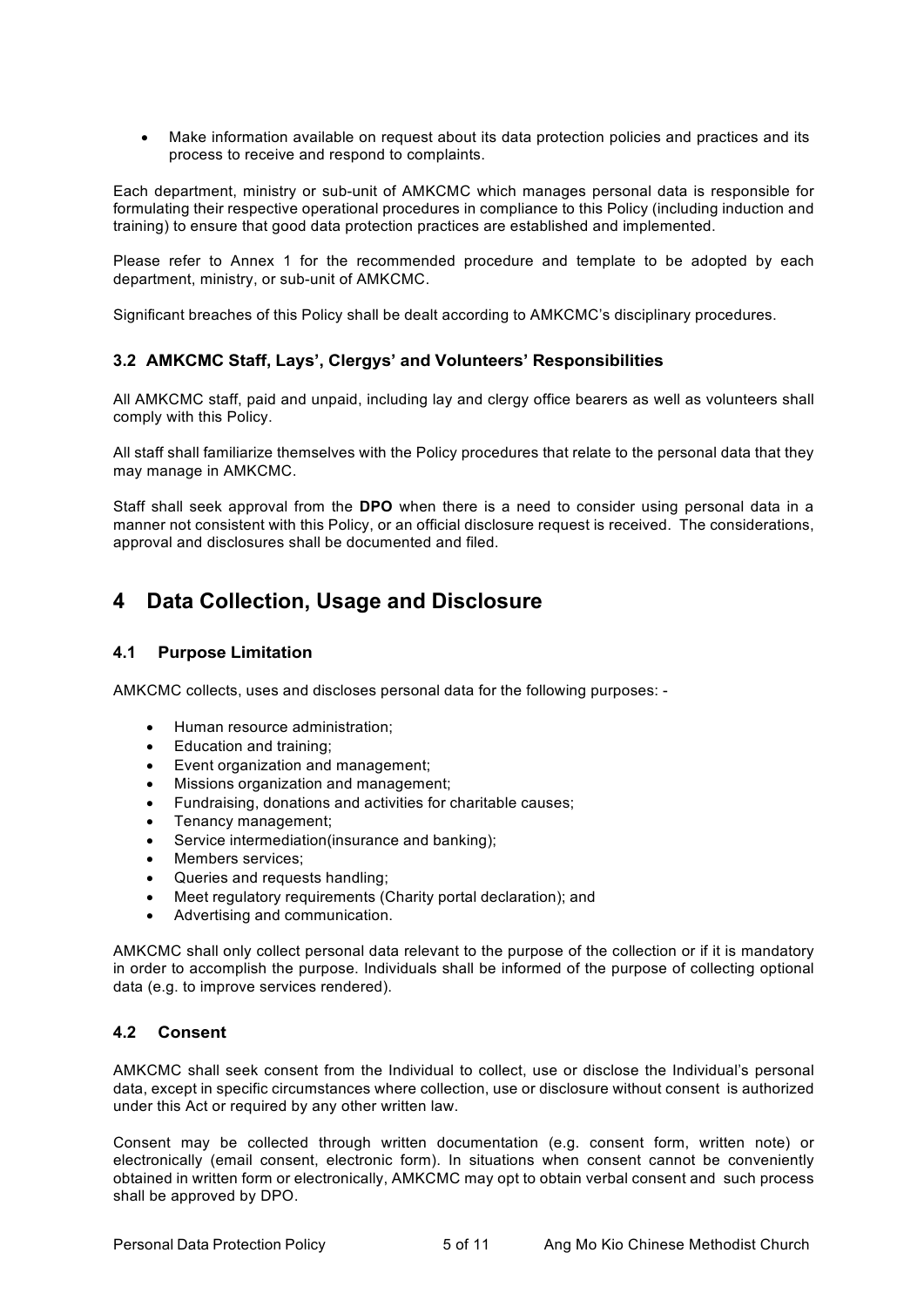AMKCMC may not be able to fulfill certain services if Individuals are unwilling to provide consent to the collection, use or disclosure of certain personal data.

#### **4.3 Deemed Consent**

AMKCMC may deem the Individual has consented to collection, usage and disclosure of their personal data in situations where the Individual provided information for obvious purposes.

AMKCMC may deem the Individual's consent were obtained for personal data collected prior to  $2<sup>nd</sup>$  July, 2014 for the purpose of which the personal data was collected, unless consent for such use is withdrawn. The consent may include for AMKCMC's usage and where applicable include disclosure.

AMKCMC need not seek consent from staff (including volunteers and part-time workers) for purposes related to the staff's work in AMKCMC. However, staff's consent shall be obtained if such purpose is unrelated to their work. Staff shall be informed that their personal data may be disclosed to public and arrangements may be made to limit such disclosure with mutual agreement.

#### **4.4 Consent Withdrawal**

Any Individual may withdraw or limit their consent to the use and disclosure of their personal data at any time, unless such personal data is necessary for AMKCMC to fulfil its legal obligations. AMKCMC shall comply with the withdrawal request and inform the Individual if such withdrawal will affect the services and arrangements between the Individual and AMKCMC. AMKCMC may cease such services or arrangements as a result of the withdrawal.

#### **4.5 Notification Obligation**

AMKCMC shall collect this personal data directly from the Individuals. However, AMKCMC may also collect Individual's personal data from third parties provided the consent was obtain from the Individual or required by law.

Prior or during collecting personal data, AMKCMC shall made known to the Individual the purpose for which the personal data was collected, except when such personal data is provided by an Individual for an obvious purpose. (E.g. Individual provided personal data to register for an event, as such the purpose is for that event participation).

### **4.6 Accuracy Obligation**

AMKCMC shall make every reasonable effort to ensure that Individuals' information it keeps are accurate and complete. AMKCMC relies on Individuals' self-notification of any changes to theirpersonal data that is relevant to AMKCMC.

#### **4.7 Data Disclosure and Transfer of Personal Data to External Parties**

AMKCMC may disclose Individual's personal data to the following group of external organizations for appropriate purposes and subjected to compliance of applicable written laws: -

- agents, contractors, data intermediaries or third party service providers who provide services, such as telecommunications, mailing, information technology, payment, payroll, insurance, training, storage and archival, to the organization;
- banks and financial institutions;
- AMKCMC's professional services providers such as auditors;
- relevant government regulators, statutory boards or authorities or law enforcement agencies to comply with any laws, rules, guidelines and regulations or schemes imposed by relevant government;
- charity organizations; and
- any relevant person related to achieving the intended purposes.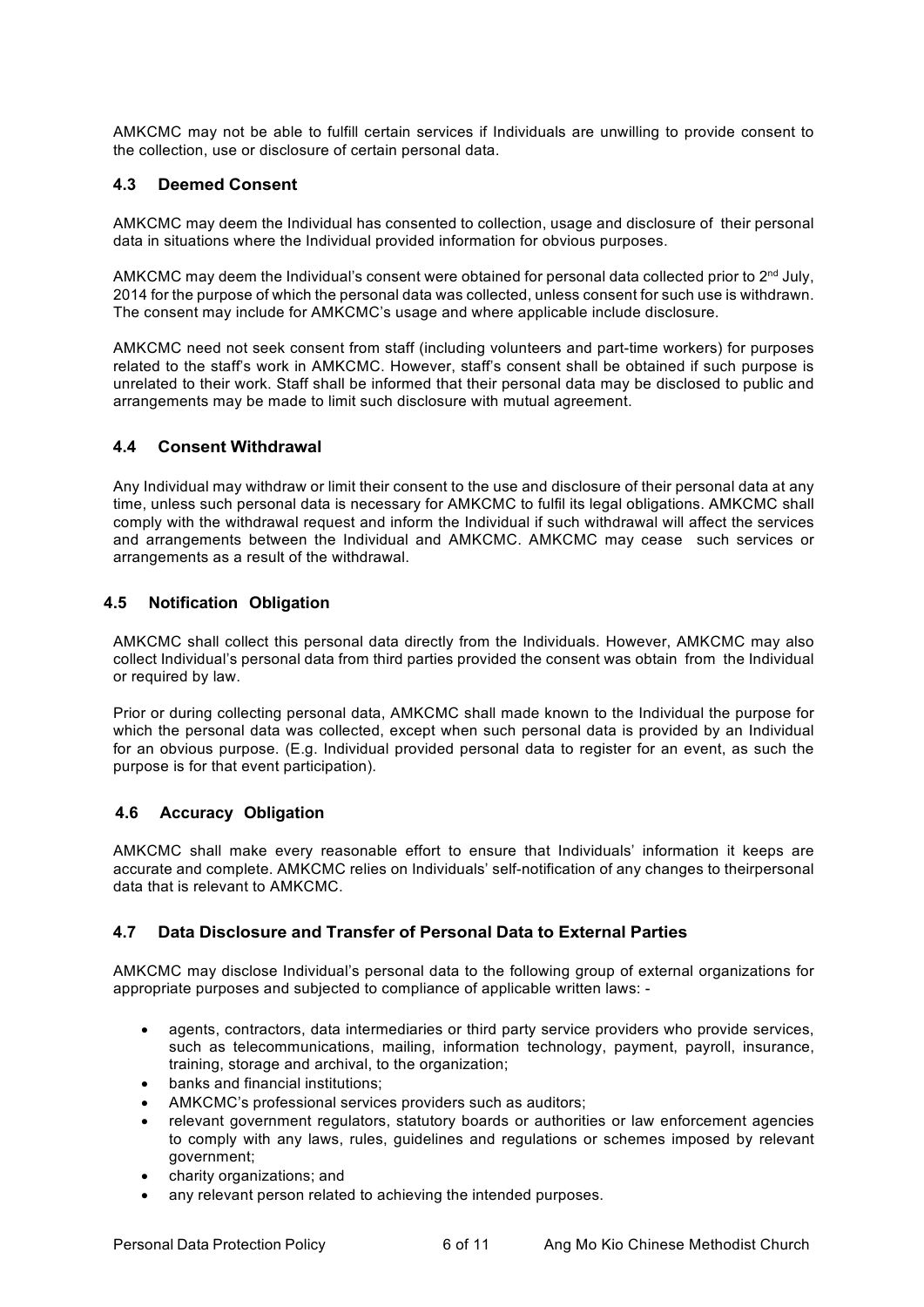AMKCMC will transfer personal data to a country or territory outside Singapore when required for business purposes. Such transfer shall be done in a manner that is secure and appropriate align with PDPA requirements.

# **5 Security and Storage**

## **5.1 Protection Obligation**

AMKCMC shall adopts security arrangements that are reasonable and appropriate to the circumstances, while taking into consideration the nature of the personal data, the form in which the personal data is collected (physical or electronic) and the possible impact to the Individual concerned if an unauthorized person were to obtain, modify or dispose of the personal data. Each department shall determine such arrangement appropriate for their operating unit. The DPO shall review and examine such arrangements and provide necessary recommendations.

## 5.1.1 Storage of personal data

AMKCMC shall take reasonable and appropriate security measures to protect the storage of personal data such as: -

- Marking confidential on documents with personal records clearly and prominently;
- Storing hardcopies of documents with personal records in locked file cabinet systems;
- Storing electronic files that contains personal data in secured folders; and
- Archived paper records and data backup files may be stored in off-site facilities or service providers provided such facilities are secured.

#### 5.1.2 Protection of personal data

All personal data held must be secured and protected against unauthorized access and theft.

AMKCMC shall ensure that: -

- The Church IT networks that host personal data are secured and protected against unauthorized access;
- Personal computers and other computing devices that may access to personal data are password protected. Passwords are managed in accordance with industry best practices;
- Personnel and other files that contains sensitive or confidential personal data are secured and only made available to staff with authorized access; and
- Ensure that the IT service provider complies with security standards in line with industry practices.

In the event of a security breach, the DPO shall be notified. The DPO shall investigate if such breach is a malicious act and shall take appropriate action after consulting with AMKCMC's management, LCEC Chairperson and Governance Chairperson.

# **5.2 Retention Limitation Obligation**

AMKCMC shall retains Individual's personal data only for as long as it is reasonable to fulfill the purposes for which the information was collected for or as required by any written law.

AMKCMC shall adopt a perpetual retention schedule and ensures that personal data managedare processed regularly. AMKCMC may anonymize collected personal data or destroy records containing personal data according to the retention schedule.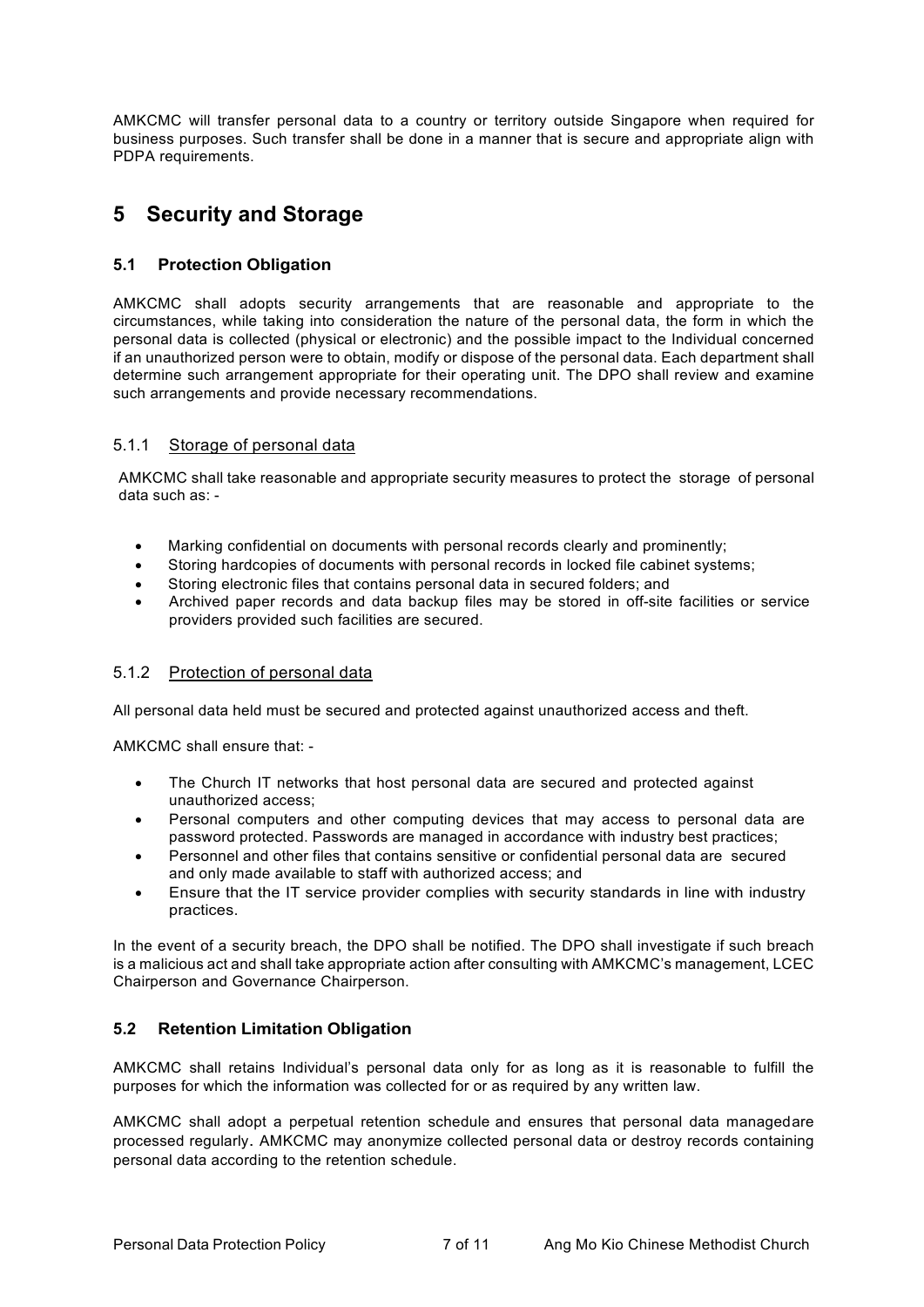AMKCMC shall ensures the disposal of personal data are performed appropriately with little possibility to recover the information from disposal process. Such method may include shredding paper records and permanently delete electronic records.

# **6 Access and Correction of Personal Data**

## **6.1 Access to Personal Data**

Individuals whose personal data are kept by AMKCMC shall be allowed to access to their personal data. AMKCMC shall disclose such information, including the usage and disclosure history of the personal data that has occurred within a year of the date of request. Individuals may make request from AMKCMC for such disclosure and correction by writing to AMKCMC in accordance to clause 6.3.

# **6.2 Correction of Personal Data**

AMKCMC is committed to ensure that all personal data kept are accurate and up-to-date. To achieve this, AMKCMC recognizes Individual's participation in informing AMKCMC of any changes, error or omission in their personal data is essential. AMKCMC shall provide facilities and processes to allow Individuals to submit corrections to their personal data.

AMKCMC shall notify all other organizations of such corrections, if the Individual's personal data was disclosed by AMKCMC to that organization one year prior to this correction. Such notification shalltake place except if AMKCMC deems the personal data is no longer relevant or needed by the organization for the purpose that AMKCMC's disclosure was made earlier.

## **6.3 Access and correction process**

The DPO will have oversight of all personal data access or correction requests and ensures that they are processed in accordance with this Policy.

Request for personal data access or correction by Individuals, including any enquires and complains shall be submitted to AMKCMC in writing to the DPO at the following address and contact information:

1 Ang Mo Kio St. 21 Singapore 569383 (65) 6705 6150 dpo@amkmc-cac.org.sg

All AMKCMC staff shall forward any personal data access or correction request to the DPO in a timely manner.

AMKCMC may request for additional information from the requestor to aid in the investigation. The DPO shall verify the identity of the Individual before responding to the request for access or correction. AMKCMC may respond to the requestor via telephone call, written note or electronic mail. In any case, the DPO shall make a record of such requests and responses for future reference and verification.

#### **6.4 Openness Obligation**

AMKCMC shall develop and publish data protection policy statements to inform staff, including part time staff and volunteers, declaring the manner that their personal data are collected, used and disclosed. Such statement shall be made available to staff upon request, or may be published in an appropriate manner that AMKCMC deems fit.

AMKCMC shall also publish a data protection policy statement for other parties (non-staff) and such statement shall be published on AMKCMC's web site.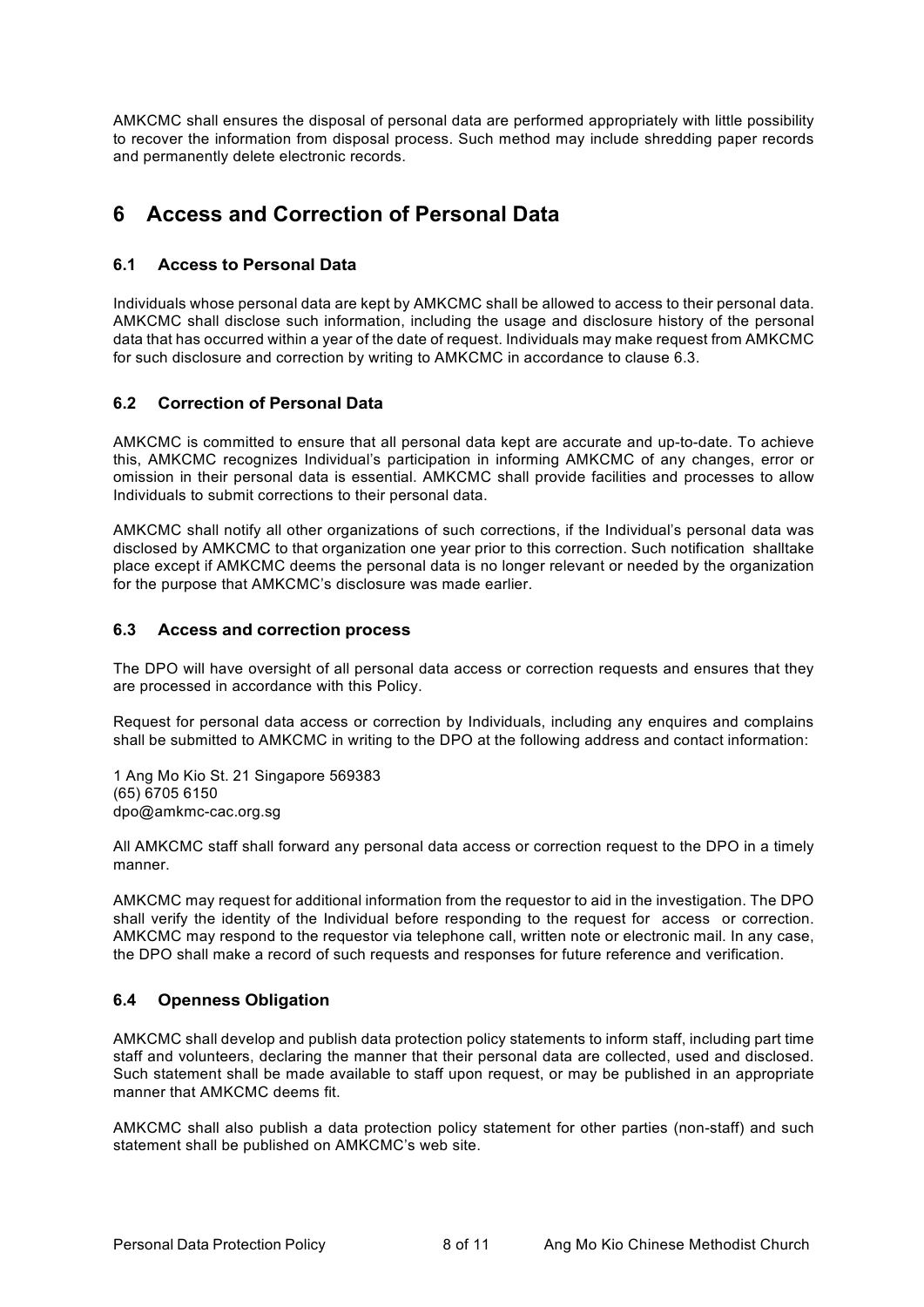# **7 Policy Review**

This Policy shall be maintained and updated by the DPO and reviewed by the LCEC Chairperson and Governance Chairperson at least bi-yearly. DPO shall submit its recommendation to LCEC and LCEC shall be the approving authority to adopt the proposed revised Policy.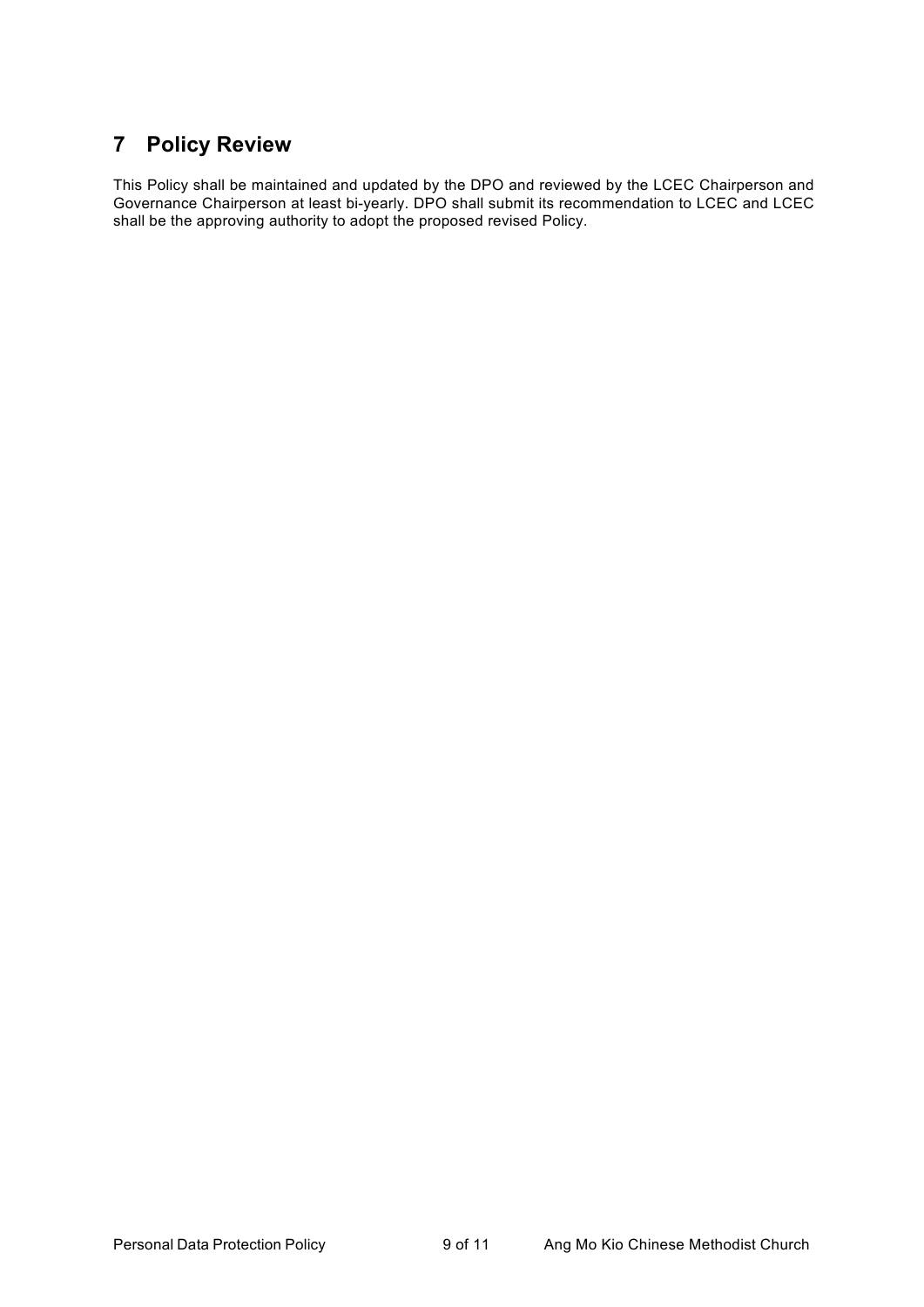Annex 1

## **Operational Procedures governing the collection, use, disclosure and care of personal data**

The following information should be incorporated in the operational procedures for each department, ministry, or sub-unit of AMKCMC which manages personal data to ensure good data protection practices are established and implemented in compliance to AMKCMC PDPA policy.

#### **(A) TYPE OF PERSONAL DATA**

- Identify the people groups and what types of personal data your ministry is collecting and tailor the notification to the intended audience
- Provide information on the types of personal data that will be collected, used or disclosed. Include information about how such personal data will be collected.

#### **(B) NOTIFICATION AND PURPOSE LIMITATION**

- State clearly the purposes of the collection, use or disclosure of personal data.
- Explain whether and why the personal data collected is necessary for your organisation to provide the product or service to individuals.

#### **(C) CONSENT**

- As far as possible, obtain consent from the individuals through positive actions by the individuals for the collection, use or disclosure of their personal data.
- Provide information on how the individuals may withdraw consent for the collection, use or disclosure of their personal data.

#### **(D) ACCOUNTABILITY**

- Provide information on how individuals can obtain more information about the organisation's personal data protection policy.
- Provide information on how individuals may submit queries regarding the organisation's management of their personal data, including the contact information of the organisation's representative responsible for addressing these queries

#### **Template In English:**

| I agree that Ang Mo Kio Chinese Methodist Church may collect, use, and<br>disclose my personal data for our church administration, services,<br>programmes, ministries, activities and any other purpose.                                                                      | Signature | Date |
|--------------------------------------------------------------------------------------------------------------------------------------------------------------------------------------------------------------------------------------------------------------------------------|-----------|------|
| Please visit our website at http://www.amkmc-cac.org.sg/pdpa/ for further<br>details on our data protection policy, including how you may access, correct<br>your personal data or withdraw consent to the collecting, using, disclosing and<br>sharing of your personal data. |           |      |
| Our email: dpo@amkmc-cac.org.sq                                                                                                                                                                                                                                                |           |      |

#### **Template In Chinese :**

| 我同意让卫理公会宏茂桥堂收集, 使用及透露我写的个人资料作为    | 签名 | 日期 |
|-----------------------------------|----|----|
| 教会行政或崇拜资料以及事工与其他活动的用途。有关本堂PDPA    |    |    |
| 的政策细节,请游览                         |    |    |
| http://www.amkmc-cac.org.sg/pdpa/ |    |    |
| 您任何时候都可以咨询、撤销资料使用同意权、取得或修改您的      |    |    |
| 个人资料,欢迎致函卫理公会宏茂桥堂与我们联系。           |    |    |
| 电邮: dpo@amkmc-cac.org.sg          |    |    |
|                                   |    |    |